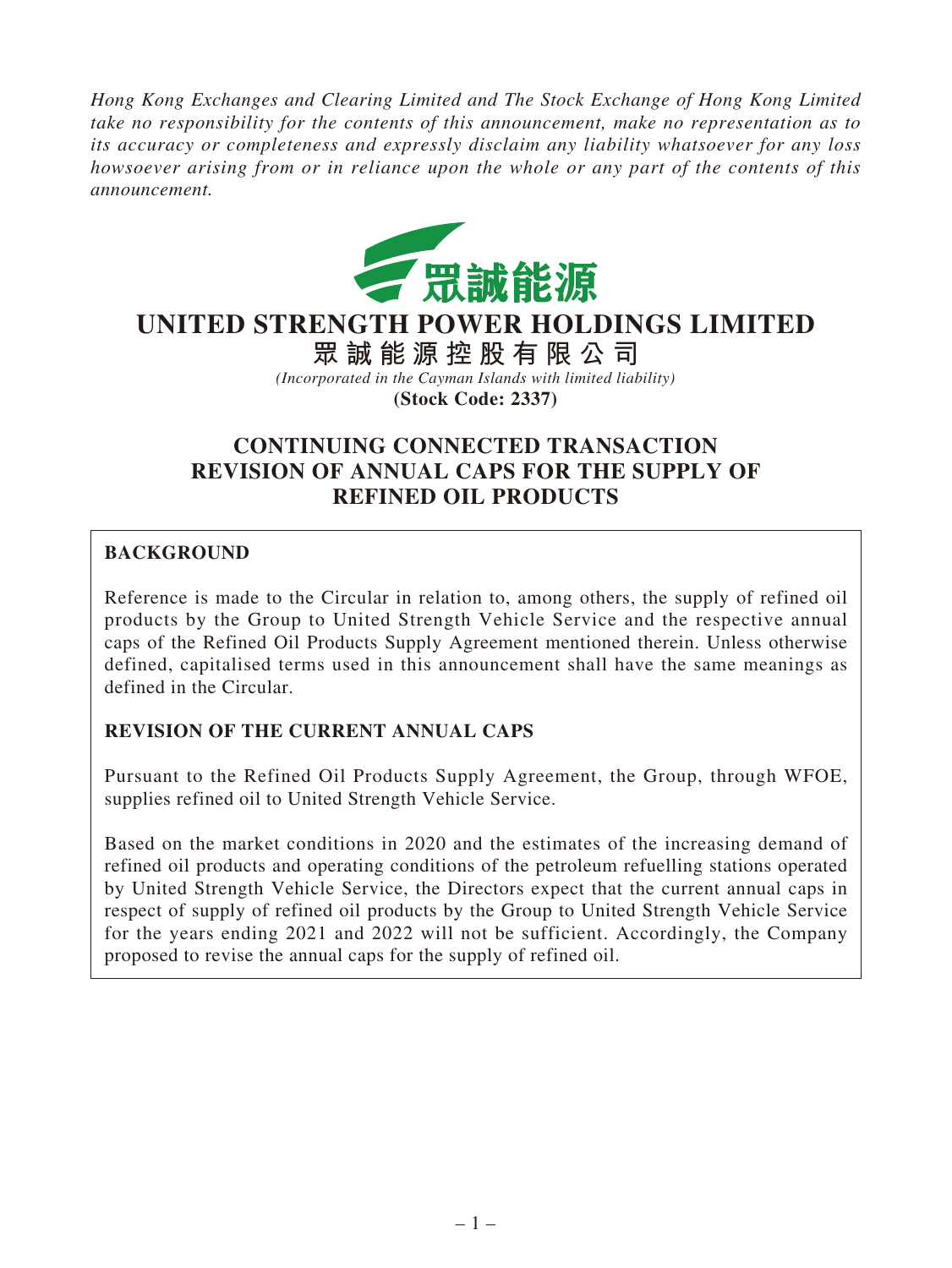# **LISTING RULES IMPLICATIONS**

Mr. Zhao, one of the Controlling Shareholders, owned more than 30% of the registered capital in Changchun Yitonghe. Given (i) United Strength Vehicle Service was owned as to 45.1% by Changchun Yitonghe; (ii) it has been a customer of the Target Business; and (iii) United Strength Vehicle Service will grant the Group the non-exclusive right to use the trademark "<br>strademark "<br>and trade name "眾誠連鎖", United Strength Vehicle Service is regarded as an associate of Mr. Zhao, and hence a connected person of the Company pursuant to Rule 14A.12(1)(c) of the Listing Rules.

In respect of the proposed revised annual caps under the Refined Oil Products Supply Agreement, since the highest applicable percentage ratio exceeds 0.1% but less than 5%, the proposed revision of the annual caps is subject to reporting, announcement and annual review but is exempted from the independent shareholders' approval requirements under Chapter 14A of the Listing Rules.

## **BACKGROUND**

Reference is made to the Circular in relation to, among others, the supply of refined oil products by the Group to United Strength Vehicle Service and the respective annual caps of the Refined Oil Products Supply Agreement mentioned therein.

Pursuant to the Circular, WFOE and United Strength Vehicle Service entered into the Refined Oil Products Supply Agreement, pursuant to which WFOE (whether by itself or through its subsidiaries) will supply refined oil products to United Strength Vehicle Service for a term of not more than three years from the Acquisition Completion to 31 December 2022.

#### **CURRENT REFINED OIL PRODUCTS SUPPLY AGREEMENT**

| Date                              |                      | 26 June 2020                                                                                                                                                                                                                                                                                                           |
|-----------------------------------|----------------------|------------------------------------------------------------------------------------------------------------------------------------------------------------------------------------------------------------------------------------------------------------------------------------------------------------------------|
| Parties                           |                      | WFOE (whether by itself or through its subsidiaries);<br>(1)<br>and                                                                                                                                                                                                                                                    |
|                                   |                      | United Strength Vehicle Service<br>(2)                                                                                                                                                                                                                                                                                 |
| Term                              | $\ddot{\phantom{a}}$ | From the date of the Acquisition Completion to 31<br>December 2022.                                                                                                                                                                                                                                                    |
| Supply of refined oil<br>products | $\ddot{\cdot}$       | WFOE agreed to supply refined oil products to United<br>Strength Vehicle Service, in consideration for the<br>payment of procuring refined petroleum products charges<br>to the WFOE. WFOE is under no obligation to satisfy<br>any demand for refined oil products on the part of United<br>Strength Vehicle Service. |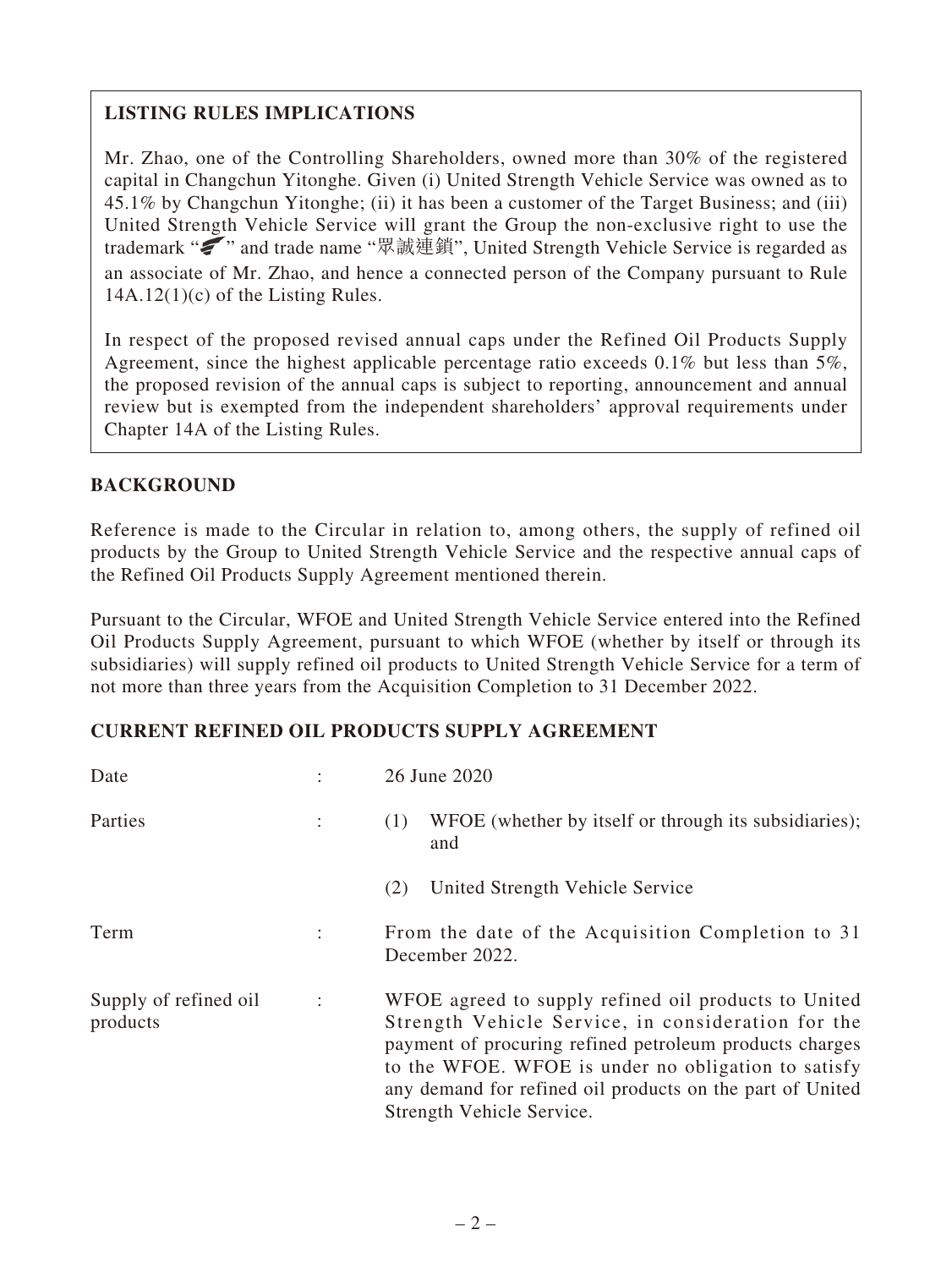| Determination of charges :<br>of refined oil products and<br>other terms | The charges of refined petroleum products are determined<br>by the parties (on arm's length basis and in good faith)<br>with reference to prevailing market prices of refined oil<br>products supplied by the WFOE to other Independent<br>Third Parties. Pursuant to the "Measures for the<br>Administration of Petroleum Prices" (《石油價格管理<br>辦法》) promulgated by the National Development and<br>Reform Commission on 13 January 2016, the adjustment<br>guide prices are issued every 10 working days. Under<br>this mechanism, the refined oil trading enterprises can,<br>based on market conditions and under the premise of |
|--------------------------------------------------------------------------|------------------------------------------------------------------------------------------------------------------------------------------------------------------------------------------------------------------------------------------------------------------------------------------------------------------------------------------------------------------------------------------------------------------------------------------------------------------------------------------------------------------------------------------------------------------------------------------------------------------------------------|
|                                                                          | not exceeding the statutory price, determine (by itself or<br>between the demand and supply side) the specific price.                                                                                                                                                                                                                                                                                                                                                                                                                                                                                                              |
| Payment term                                                             | To be settled on or before the completion of each refined                                                                                                                                                                                                                                                                                                                                                                                                                                                                                                                                                                          |

oil products transaction.

#### **REVISION OF THE CURRENT ANNUAL CAPS**

Since 30 June 2020, the sales generated from the petroleum refuelling stations under United Strength Vehicle Service has increased. Based on the market conditions in 2020, the estimates of the increasing demand refined oil products and operating conditions of the petroleum refuelling stations operated by United Strength Vehicle Service, the Directors expect that the current annual caps in respect of supply of refined oil by the Group to United Strength Vehicle Service for the years ending 2021 and 2022 will not be sufficient. Accordingly, the Company proposed to revise the annual caps for the supply of refined oil.

The below sets out the historical transaction amounts for the refined oil products charges incurred by United Strength Vehicle Service (including procurement from both the Group and other refined oil products suppliers) for the three years ended 31 December 2020 and the three months ended 31 March 2021:

|                             |                | <b>Year ended 31 December</b> |                              | <b>Three</b><br>months<br>ended<br>31 March |
|-----------------------------|----------------|-------------------------------|------------------------------|---------------------------------------------|
|                             | 2018           | 2019                          | 2020                         | 2021                                        |
|                             | <i>RMB'000</i> | <i>RMB'000</i>                | <i>RMB'000</i>               | <i>RMB'000</i>                              |
| Refined oil products charge | 56,633         | 29,439                        | $60,012$ <sup>(Note 1)</sup> | $23,569$ <sup>(Note 2)</sup>                |

- *Note 1*: The amount of refined oil products charge for this year is inclusive of the amount incurred before the commencement of the Refined Oil Products Supply Agreement, the term of which only commenced from Acquisition Completion (i.e 24 August 2020).
- *Note 2:* The amount of refined oil products charges for the three months ended 31 March 2021 includes the amount paid and/or payable to other refined oil products suppliers (approximately RMB16.0 million) and the amount incurred by United Strength Vehicle Service from the Group for this period (approximately RMB7.6 million). The amount of refined oil products charges incurred by United Strength Vehicle Service under the Refined Oil Products Supply Agreement has not exceeded the current annual cap of RMB17 million.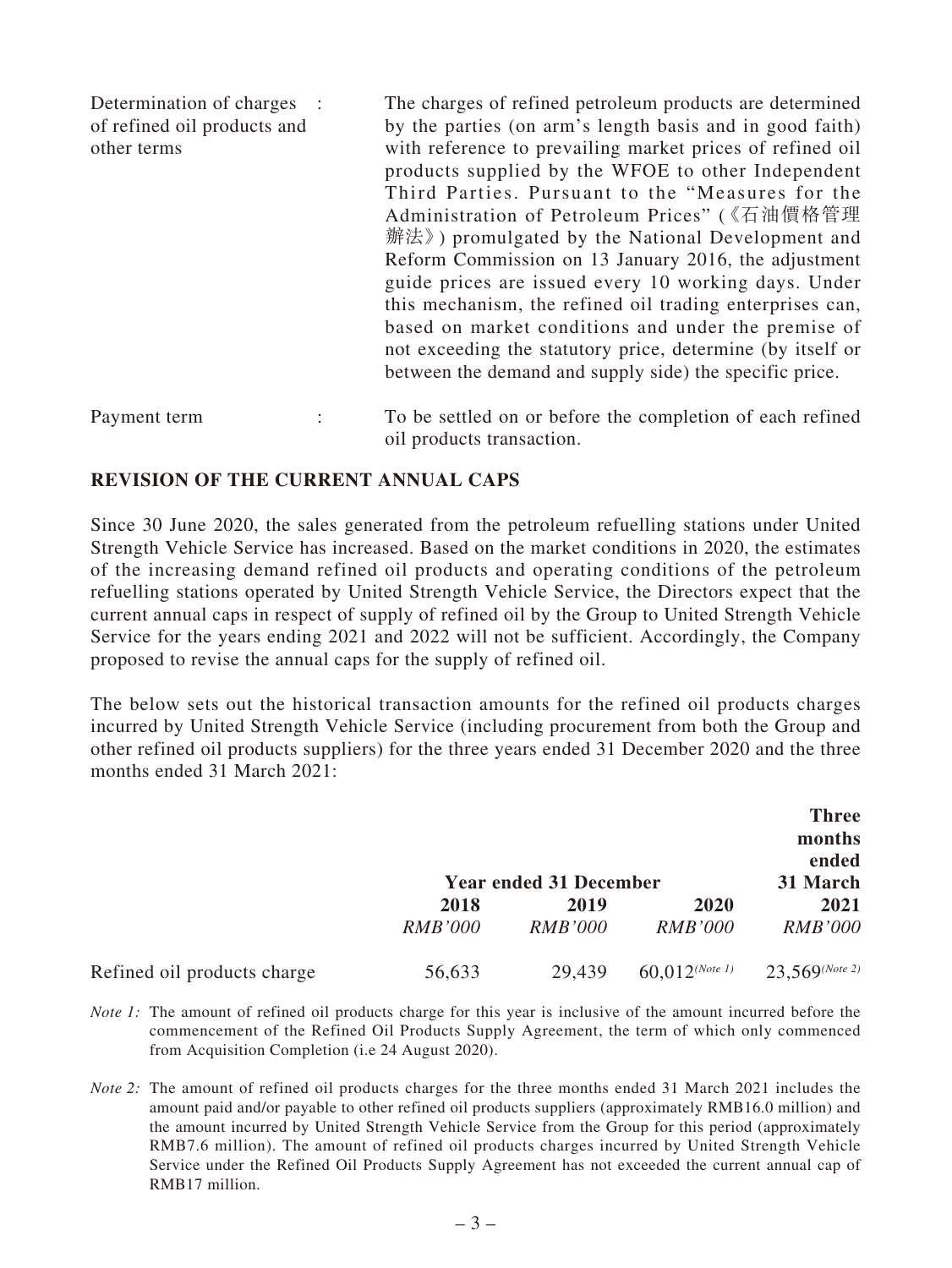Taking into account the historical operating conditions of petroleum refuelling stations under United Strength Vehicle Service (including procurement from both the Group and other refined oil products suppliers), among which, (i) Jilin Province United Strength Automobile Service Chain Company Limited Gongzhuling Service Area North Area Petroleum Station (吉 林省眾誠汽車服務連鎖有限公司公主嶺服務區北區加油站) ("**Gongzhuling North Station**") incurred approximately RMB1.7 million, RMB32.6 million and RMB12.5 million of refined oil products charge for the years ended 31 December 2019 and 2020 and the three months ended 31 March 2021, respectively; and (ii) Jilin Province United Strength Automobile Service Chain Company Limited Gongzhuling Service Area Southern Area Petroleum Station (吉林省眾誠汽車服務連鎖有限公司公主嶺服務區南區加油站) ("**Gongzhuling South Station**" and together with Gongzhuling North Station, the "**Gongzhuling Stations**") incurred approximately RMB1.5 million, RMB14.5 million and RMB8.3 million of refined oil products charge for the years ended 31 December 2019 and 2020 and the three months ended 31 March 2021, respectively, the current annual caps and the proposed revised annual caps for the years ending 31 December 2021 and 2022 are set out below:

|                                                            |                | <b>Year ending 31 December</b> |  |
|------------------------------------------------------------|----------------|--------------------------------|--|
|                                                            | 2021           | 2022                           |  |
|                                                            | <i>RMB'000</i> | <b>RMB'000</b>                 |  |
| Refined oil products charge (current annual caps)          | 17,000         | 17,000                         |  |
| Refined oil products charge (proposed revised annual caps) | 60,000         | 60,000                         |  |

As at the date of this announcement, the transaction amounts under the Refined Oil Products Supply Agreement has not exceeded the current annual caps.

In determining the above proposed revised annual caps, the Directors have considered generally: (a) the above historical transaction amounts; (b) the market conditions in 2020; (c) the expected demand of refined oil products from United Strength Vehicle Service for the two years ending 31 December 2022; and (d) the anticipated market prices of refined oil products having regard to the fluctuation of petroleum market price.

#### **REASONS FOR AND BENEFITS OF THE REFINED OIL PRODUCTS SUPPLY AGREEMENT AND THE REVISED ANNUAL CAPS**

As at the date of this announcement, United Strength Vehicle Service operates four petroleum refuelling stations in the cities of Changchun, Jilin and Siping in Jilin Province. As United Strength Vehicle Service has been one of the Target Business's customers, the WFOE Group supplies refined oil products to United Strength Vehicle Service for the operation of its petroleum refuelling stations.

Due to (i) the re-commencement of the Jingha Expressway (京哈高速公路) which connects major cities in Northeastern Provinces such as Beijing, Shenyang, Changchun and Harbin, in September 2020, in which the Gongzhuling Stations will be one of the major spots for petroleum oil products supply for this expressway; and (ii) the increase in marketing efforts at the Gongzhuling Stations, the Directors expect that the current annual caps in respect of the supply of refined oil by the Group to United Strength Vehicle Service for the years ending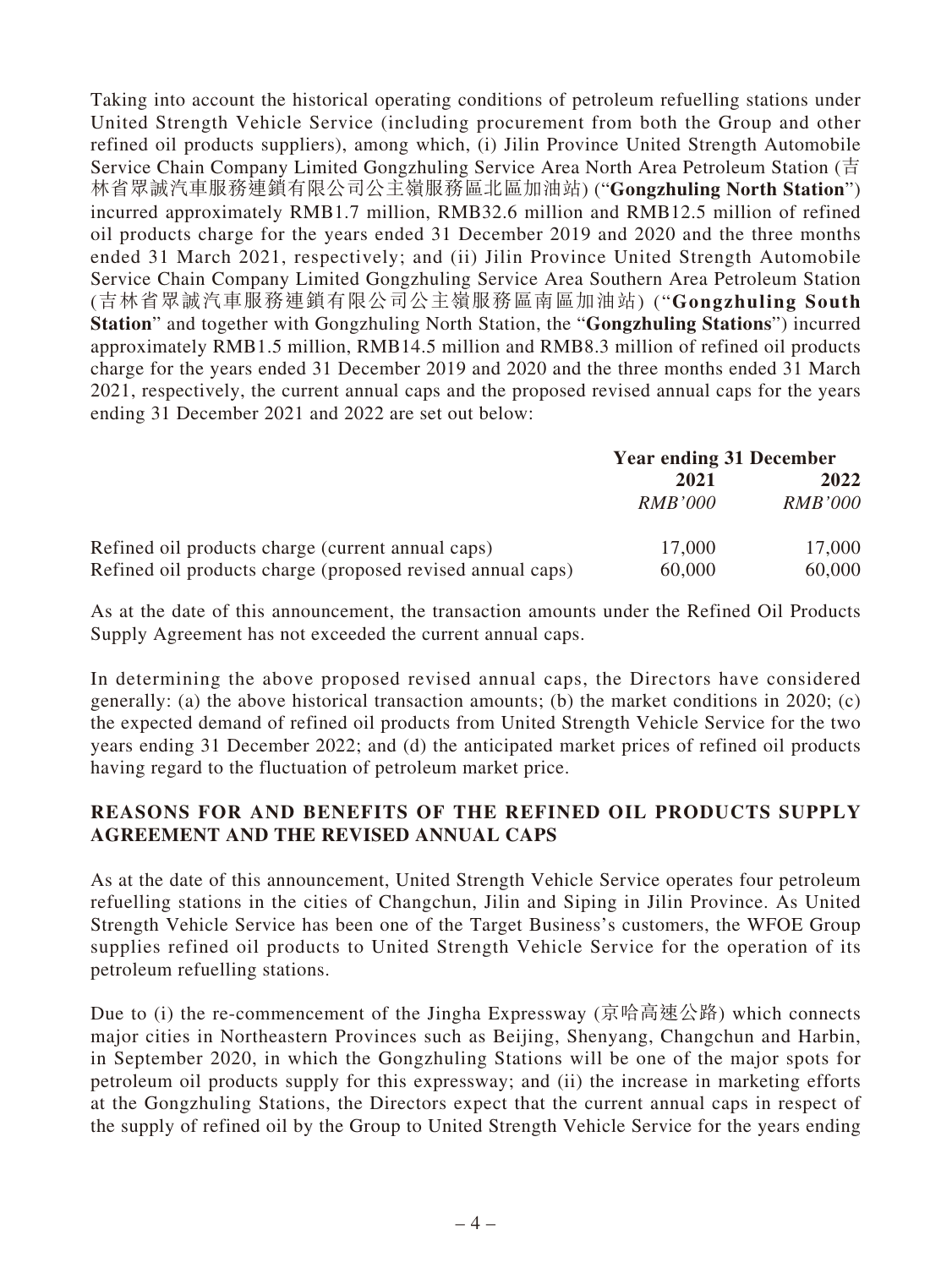31 December 2021 and 2022 will not be sufficient. In light of the anticipated rising demand and expected sales from petroleum refuelling stations under United Strength Vehicle Service as mentioned above, the Directors are of the view that an increase in the annual caps for the Refined Oil Products Supply Agreement enable the Group to capture more sales from these transactions. As such, the Company proposed to revise the annual caps for the supply of refined oil.

The Directors (including the independent non-executive Directors), after reviewing the terms of the Refined Oil Products Supply Agreement, are of the view that the Refined Oil Products Supply Agreement have been entered into on normal commercial terms (or on terms which are no less favourable to the Group), in the ordinary and usual course of business of the Group and the terms of the Refined Oil Products Supply Agreement as well as the respective proposed revised annual caps are fair and reasonable and in the interests of the Company and the Shareholders as a whole.

## **LISTING RULES IMPLICATIONS**

Mr. Zhao, one of the Controlling Shareholders, owned more than 30% of the registered capital in Changchun Yitonghe. Given (i) United Strength Vehicle Service was owned as to 45.1% by Changchun Yitonghe; (ii) it has been a customer of the Target Business; and (iii) United Strength Vehicle Service will grant the Group the non-exclusive right to use the trademark " and trade name "眾誠連鎖", United Strength Vehicle Service is regarded as an associate of Mr. Zhao, and hence a connected person of the Company pursuant to Rule 14A.12(1)(c) of the Listing Rules.

In respect of the proposed revised annual caps under the Refined Oil Products Supply Agreement, since the highest applicable percentage ratio exceeds 0.1% but less than 5%, the proposed revision of the annual caps is subject to reporting, announcement and annual review but is exempted from the independent shareholders' approval requirements under Chapter 14A of the Listing Rules.

## **GENERAL**

## **INFORMATION OF UNITED STRENGTH VEHICLE SERVICE**

United Strength Vehicle Service is a limited liability company established under the laws of the PRC, which is beneficially owned as to approximately 54.9% and approximately 45.1% by Beijing Zhonghui Hongcheng Investment Management Company Limited\* (北京眾輝弘晟 投資管理有限公司), an Independent Third Party, and Changchun Yitonghe respectively as at the date of this announcement. United Strength Vehicle Service is principally engaged in the operation and management of petroleum refuelling stations in Jilin Province.

## **INFORMATION OF THE GROUP**

The principal business of the Group is the sale of refined oil products to vehicular end-users by operating petroleum refuelling stations, operation of CNG, LNG and LPG refuelling stations and mixed refuelling stations which sell CNG and LNG and provision of petroleum and gas transportation services in Jilin, Liaoning and Heilongjiang Provinces.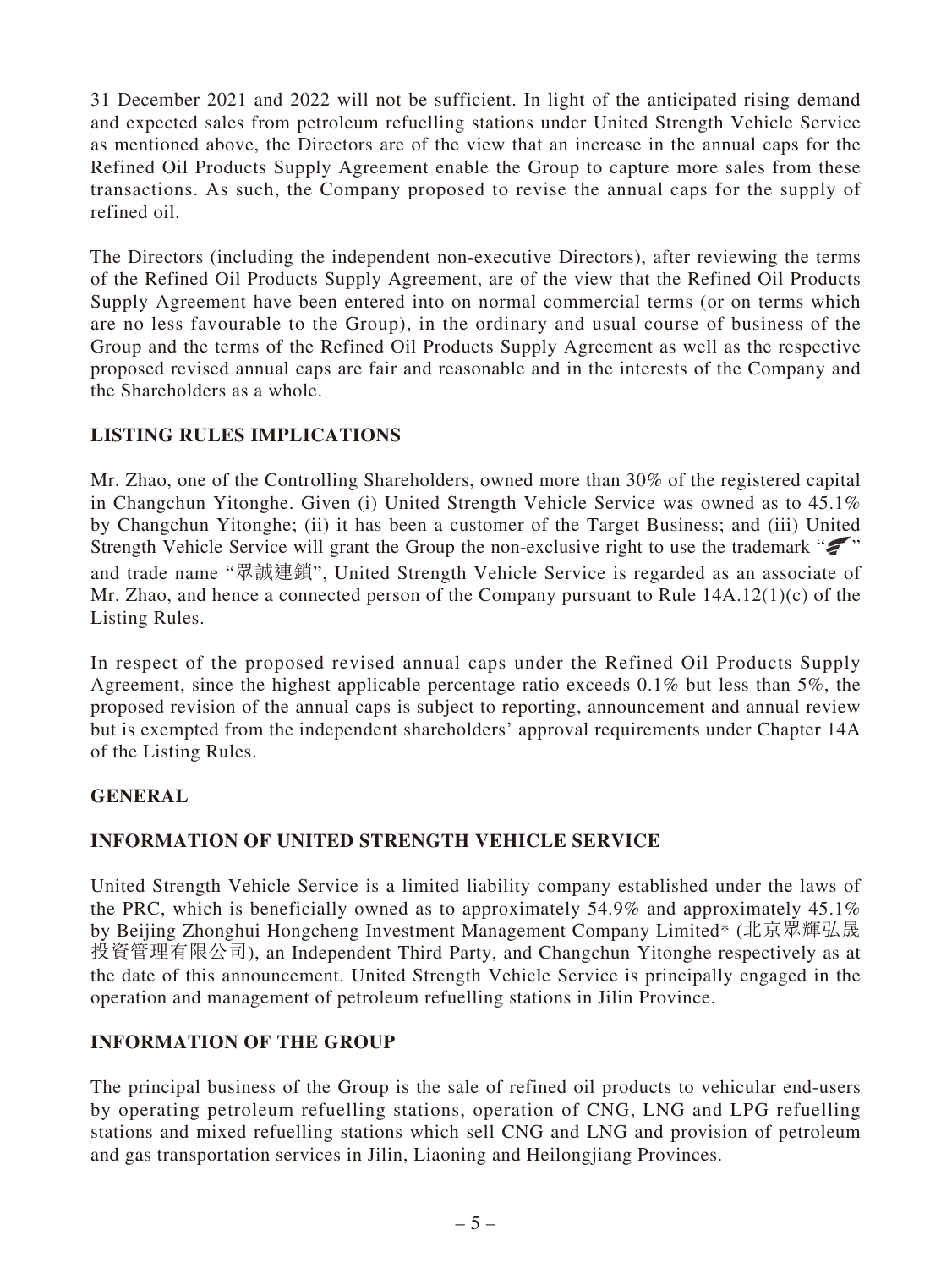#### **APPROVAL OF THE BOARD**

The Board (including the independent non-executive Directors) has considered and approved the proposed revision of annual caps under the Refined Oil Products Supply Agreement. Save for Mr. Zhao, none of the Directors has any material interest in the Refined Oil Products Supply Agreement. Mr. Zhao has abstained from voting in respect of the resolutions for the proposed revision of the annual caps.

#### **DEFINITIONS**

| "Acquisition Completion"     | completion of the acquisition of the entire issued share capital<br>of Eternal Global Investments Limited pursuant to the Circular                                                                                                                                                                                                                                                                                                                                                                                                                                                                                                                                                    |
|------------------------------|---------------------------------------------------------------------------------------------------------------------------------------------------------------------------------------------------------------------------------------------------------------------------------------------------------------------------------------------------------------------------------------------------------------------------------------------------------------------------------------------------------------------------------------------------------------------------------------------------------------------------------------------------------------------------------------|
| "Board"                      | the board of Directors                                                                                                                                                                                                                                                                                                                                                                                                                                                                                                                                                                                                                                                                |
| "Changchun Yitonghe"         | Changchun Yitonghe Petroleum Distribution Company Limited<br>(長春伊通河石油經銷有限公司), a limited liability company<br>established under the laws of PRC on 7 April 1997, which was<br>owned as to 60.90% by Mr. Zhao, 12.34% by Ms. Xu, 8.23%<br>by Mr. Liu, 0.82% by Mr. QG Wang, 7.63% by Changchun<br>Rundeshidai Investment Consulting Centre (Limited<br>Partnership) (長春潤德時代投資諮詢中心 (有限合夥)), 6.30%<br>by Changchun Shenglongshidai Investment Consulting Centre<br>(Limited Partnership) (長春盛隆時代投資諮詢中心 (有限合<br>$\mathcal{H}$ ), and 3.78% by Changchun Huizhongshidai Investment<br>Consulting Centre (Limited Partnership) (長春滙眾時代投資<br>諮詢中心 (有限合夥)) as at the date of this announcement |
| "Circular"                   | the circular of the Company dated 30 June 2020                                                                                                                                                                                                                                                                                                                                                                                                                                                                                                                                                                                                                                        |
| "Company"                    | United Strength Power Holdings Limited (眾誠能源控股有<br>限公司), a company incorporated in the Cayman Islands with<br>limited liability, the issued Shares of which are listed on the<br>Main Board of the Stock Exchange (Stock code: 2337)                                                                                                                                                                                                                                                                                                                                                                                                                                                  |
| "connected person(s)"        | has the meaning ascribed thereto in the Listing Rules                                                                                                                                                                                                                                                                                                                                                                                                                                                                                                                                                                                                                                 |
| "Controlling Shareholder(s)" | has the meaning ascribed to it under the Listing Rules                                                                                                                                                                                                                                                                                                                                                                                                                                                                                                                                                                                                                                |
| "Director(s)"                | the directors of the Company                                                                                                                                                                                                                                                                                                                                                                                                                                                                                                                                                                                                                                                          |
| "Group"                      | the Company and its subsidiaries                                                                                                                                                                                                                                                                                                                                                                                                                                                                                                                                                                                                                                                      |
| "Hong Kong"                  | the Hong Kong Special Administrative Region of the PRC                                                                                                                                                                                                                                                                                                                                                                                                                                                                                                                                                                                                                                |